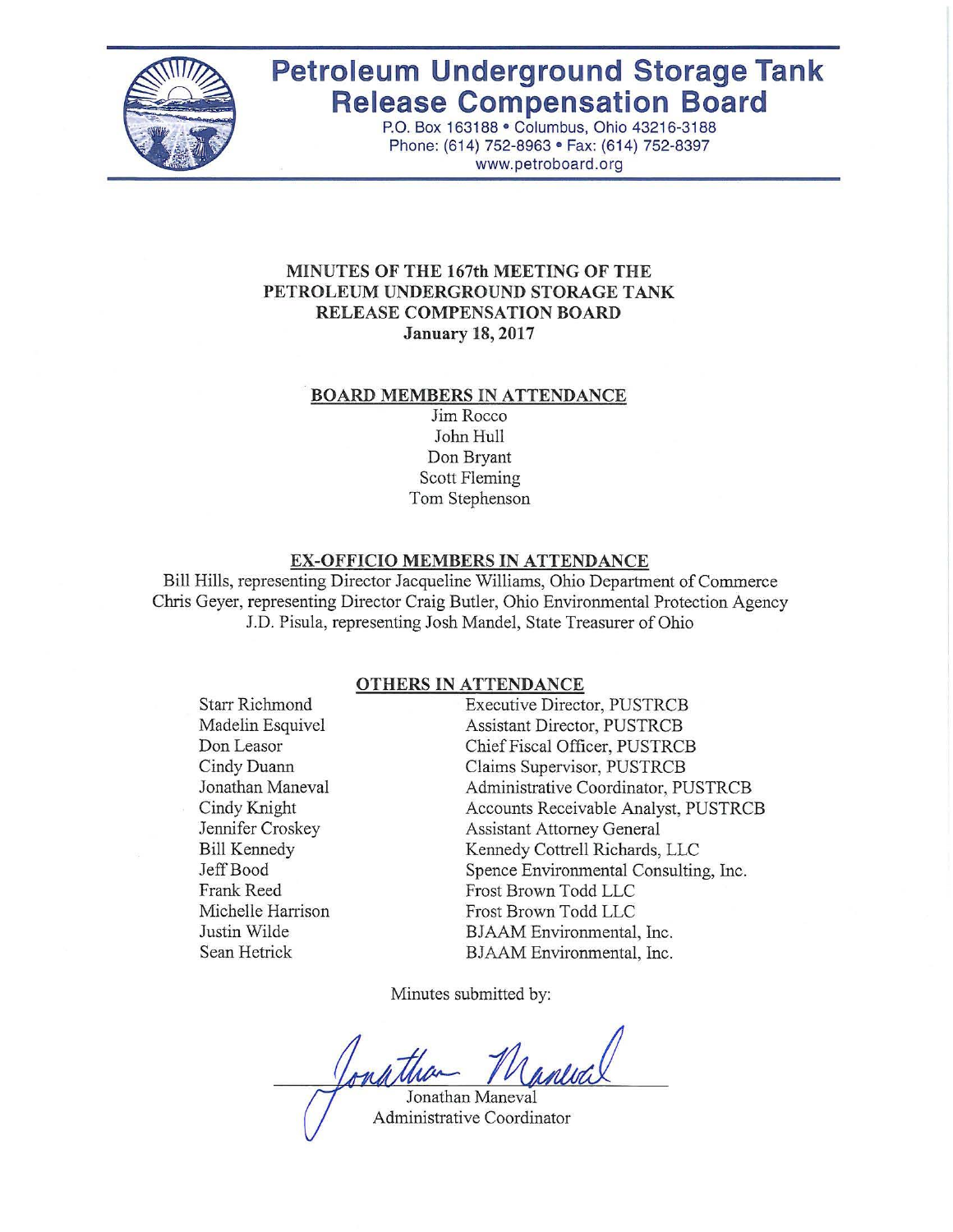## **Call to Order:**

Chairman Rocco convened the one hundred sixty-seventh meeting of the Petroleum Underground Storage Tank Release Compensation Board on Wednesday, January 18, 2017.

The following members were in attendance: Jim Rocco; John Hull; Don Bryant; Scott Fleming; Tom Stephenson; Bill Hills, representing Director Jacqueline Williams, Ohio Department of Commerce; Chris Geyer, representing Director Craig Butler, Ohio Environmental Protection Agency; and J.D. Pisula, representing Josh Mandel, State Treasurer of Ohio.

The following member was not present: Ron Falconi.

## **Minutes:**

Chairman Rocco asked if there were any comments or questions regarding the minutes from the November 16, 2016 Board meeting, and there were none. Vice-Chairman Hull moved to approve the minutes. Mr. Geyer seconded. A vote was taken and all members voted in the affirmative. The minutes were approved as presented.

#### **BUSTR Report:**

Chairman Rocco called upon Bill Hills, Bureau Chief, to present the Bureau of Underground Storage Tank Regulations' (BUSTR) report.

Mr. Hills reported that intermittent employees had been hired as file room clerks, and a paralegal had also been hired.

Mr. Hills said another responsible party search program is underway and vendors have completed about 70 of the 184 cases being researched for this fiscal year. The program is used to identify underground storage tank (UST) owners and operators responsible for the investigation and cleanup of petroleum releases.

Mr. Hills reported that 11 grants had been awarded through the Abandoned Gas Station Cleanup Grant Program. The program is administered by the Ohio Development Services Agency, in partnership with the Ohio EPA and BUSTR, and has \$20 million available to local government entities to be used for the cleanup of abandoned gas station sites. He said that an additional eight grant applications are being reviewed, and three or four sites are being verified.

Mr. Hills stated that BUSTR personnel had completed all of their 2016 training requirements.

Mr. Hills said a meeting with stakeholders concerning the draft administrative rule amendments was held in December, and comments were being incorporated into the rules. He said once the proposed rule amendments are finalized, they would be submitted to the CSI (Common Sense Initiative) Office and then filed with JCARR (Joint Committee on Agency Rule Review) before the March filing deadline. He noted that interested parties would still have the opportunity to address concerns through the CSI process and at public hearings within the JCARR process.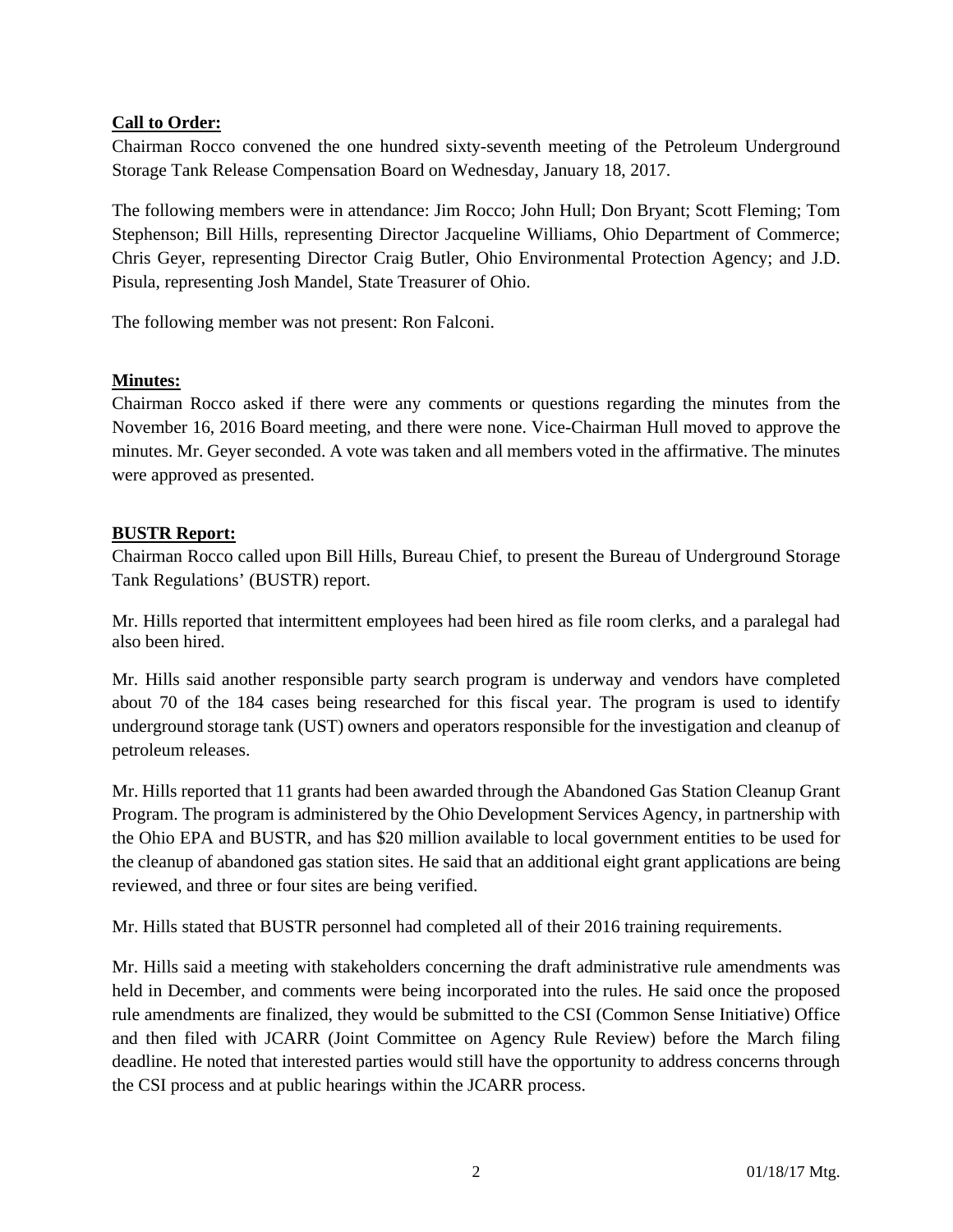Mr. Hills reported for the week ending January 7, 2017, there were 70 new inspections performed for the three-year inspection cycle ending June 30, 2019. He said that 14 NFAs (no further actions) were generated during this same time period for the grant cycle ending September 30, 2017.

Mr. Hills stated that, as of January 7, 2017, there were 21,556 registered USTs and 3,637 owners of 7,287 registered facilities.

#### **Financial Reports:**

Chairman Rocco called upon Don Leasor, Chief Fiscal Officer, to present the financial reports.

## *Audit Report*

Mr. Leasor introduced Bill Kennedy, a representative from Kennedy Cottrell Richards, to present the draft copy of the financial statements and supplementary financial information for the year ending June 30, 2016, which had been distributed to each member.

Mr. Kennedy explained that the audit is in its final review stages and would be filed with the Auditor of State prior to the January 31, 2017 submission deadline. He said that, as in years past, his firm will issue two reports. He said the first report is their opinion on the Board's financial statements and whether they are fairly stated in accordance with generally accepted accounting principles. He said unless something changes during their final review, they anticipate issuing a clean or unmodified opinion on the financial statements. He said their second report concerns their testing of internal controls over financial reporting and material compliance that could impact the financial statements. He expressed again that they expect to issue a clean report, as there were no issues with internal controls, material weaknesses or significant deficiencies to report. He commented that, if something would change before the reports are issued, it would be communicated to the Board.

Vice-Chairman Hull asked if the Deferred Outflows of Resources was a new reporting section. Mr. Leasor explained that the deferred outflows concerns GASB (Governmental Accounting Standards Board) Statement No. 68, which was implemented last year and requires the financial reporting of net pension liability as calculated by the Ohio Public Employees Retirement System. Vice-Chairman Hull asked why it had increased from about \$84,000 in 2015 to over \$368,000 in 2016. Mr. Pisula explained that the discount rate used to estimate future benefit liabilities had been lowered.

Mr. Leasor requested that each member take time to review the draft financial statements, and to contact him by January 25, 2017, if they had questions or comments.

# *October and November Financials*

Mr. Leasor said the October and November financials were emailed to each member. He asked if there were any questions or concerns regarding these reports, and there were none.

Mr. Leasor reported, as of January 17, 2017, the unobligated account balance is \$25.9 million. He said this amount includes \$11.9 million in STAR Ohio and the custodial account, and \$14 million invested in U.S. treasuries and U.S. agency callable bonds. He said the obligated account balance for the payment of claims is \$4.9 million.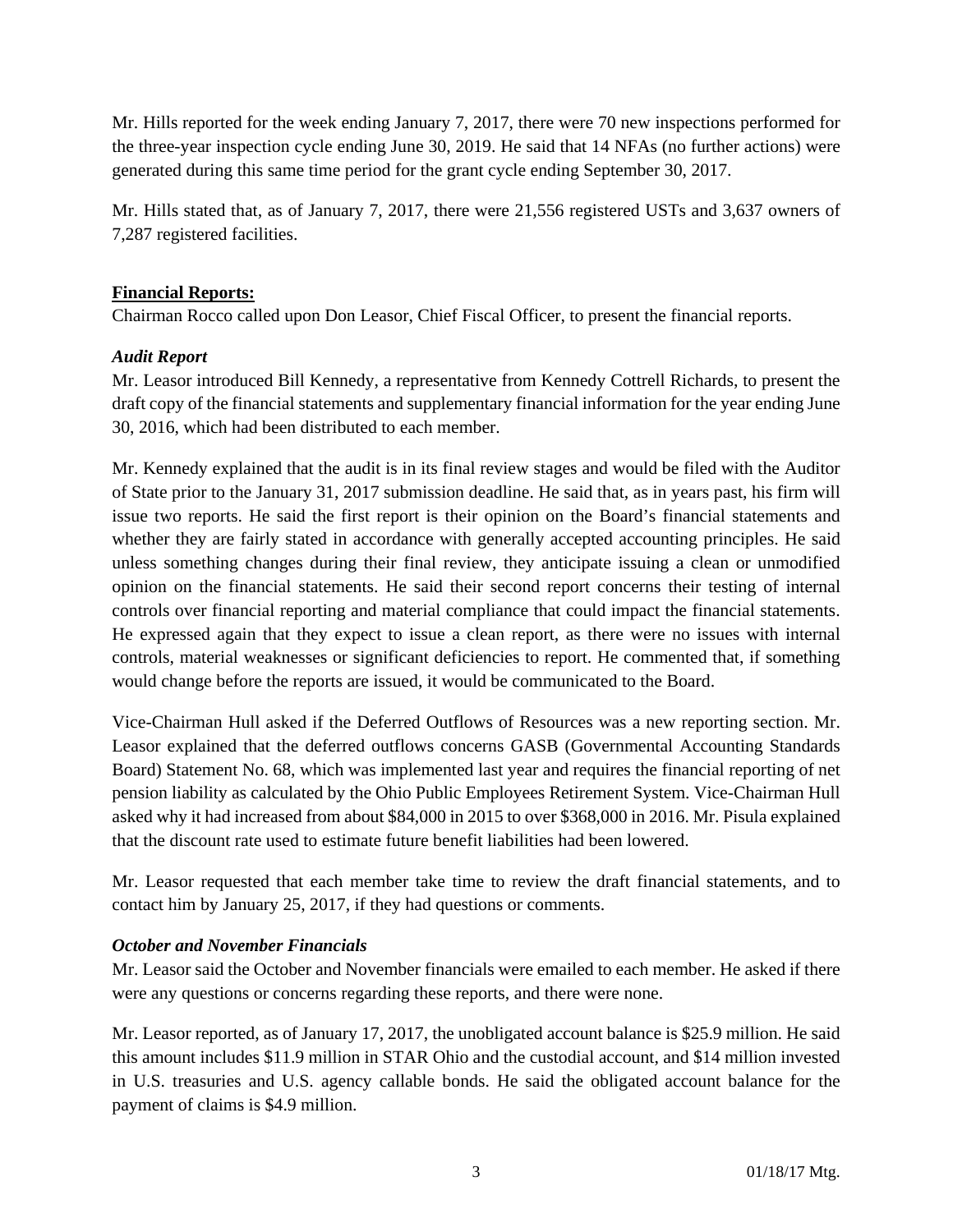Mr. Leasor said that, as of November 30, 2016, expenses should be around 41.6% of the amount budgeted for the fiscal year. He said the claims expense for the month of November was about \$306,000, and to date, approximately \$4.1 million had been paid for claims for fiscal year 2017.

Mr. Leasor stated that the operating expenses for the month of November were approximately \$144,000. He pointed out that, as of November 30, 2016, postage expense was 68% of the amount budgeted. He said this was due to postage fees for the final quarter of fiscal year 2016 being paid in July of fiscal year 2017. He said these charges include fees for the annual fee statement mailing, which is sent by certified mail.

Mr. Leasor said all other expenses are at or below where they should be at this time in the fiscal year.

# **Compliance and Fee Assessment Report:**

Chairman Rocco called on Madelin Esquivel, Assistant Director, to present the compliance and fee assessment report.

Ms. Esquivel reported, as of December 31, 2016, refunds totaling \$8,533 had been paid to 11 owners for the 2016 program year, which began July 1, 2016. She reported the amount of refunds pending totals \$1.4 million. She said a total of \$31,492 was used to offset prior years' outstanding fees.

Ms. Esquivel said, as of December 31, 2016, a total of \$122,288 had been collected by the Attorney General's Office and Special Counsel, and collection costs were \$18,063. She pointed out that no collection fees had been billed since the November meeting, and explained that this was due to the rollout of a new database at the Attorney General's Office.

Ms. Esquivel said, as of December 31, 2016, 51 accounts totaling \$129,035 had been certified to the Attorney General's Office for collection. She said the certification of unpaid 2016 program year's fees will occur at the end of the month.

Ms. Esquivel said two Orders Pursuant to Law are under appeal. She said one hearing is scheduled and one appeal is in settlement negotiation. She noted that two appeals had been closed since the November meeting. She said one Determination to Deny a Certificate of Coverage was under appeal and information to support the appeal is expected to be provided.

Ms. Esquivel reported that three Ability to Pay Applications are pending review. The Ability to Pay program allows former UST owners experiencing financial difficulty to apply for and receive a determination of their ability to pay delinquent fees.

Ms. Esquivel reported that Applications for Certificates of Coverage were mailed to 3,418 owners for program year 2016. She said 2,908 Certificates of Coverage had been issued as of December 31, 2016. She said there are 211 Applications for Certificates of Coverage currently being processed, 26 unresolved Pending Denials and 35 unresolved Determinations to Deny a Certificate of Coverage.

Ms. Esquivel stated that there are 50 uncashed refund checks that total \$38,897. She said there is \$33,665 in refunds pending for 27 owners from whom more information has been requested.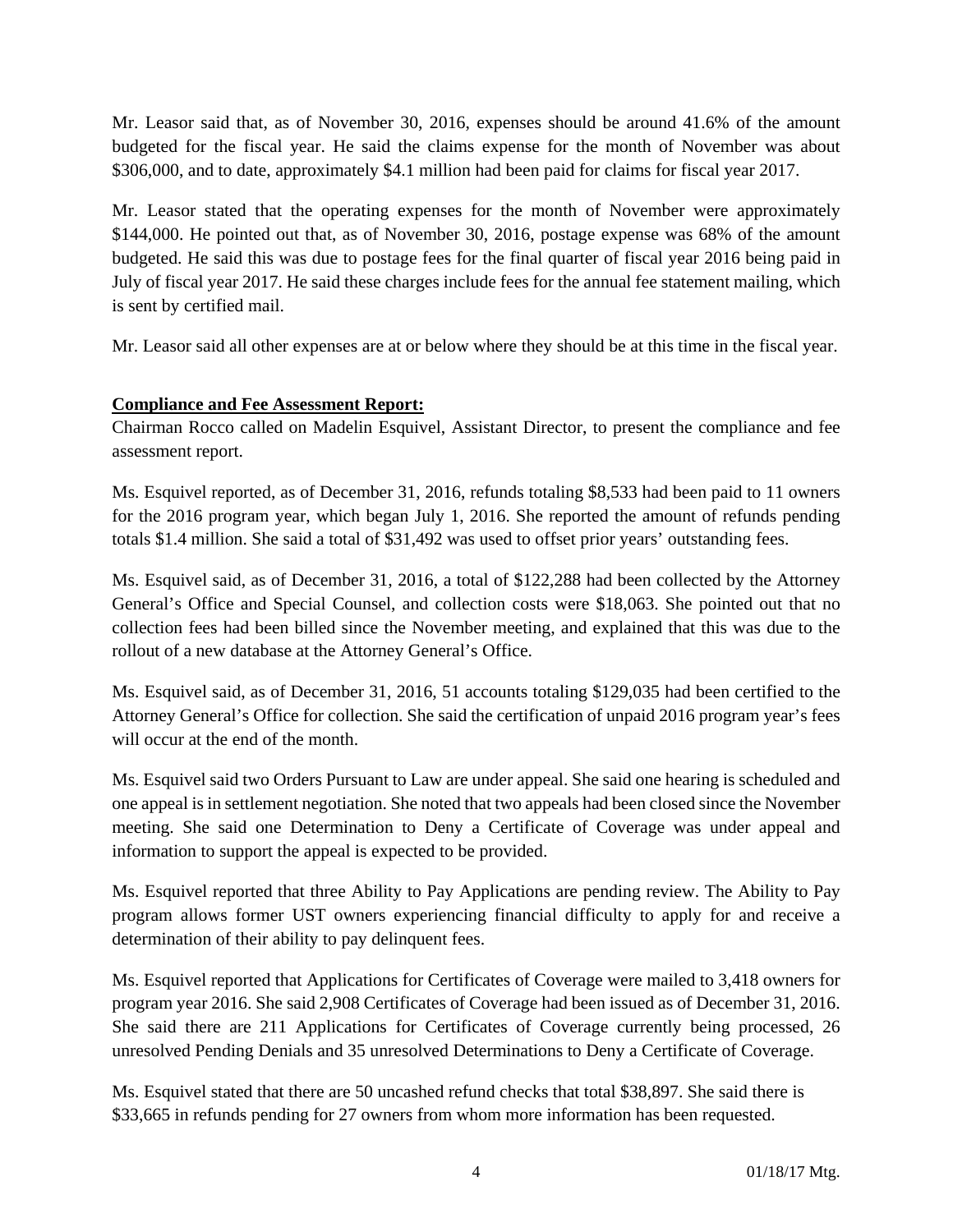#### **Claims Reports:**

Chairman Rocco called upon Cindy Duann, Claims Supervisor, to present the claims reports.

Ms. Duann said the staff is currently reviewing and settling claims received in the months of August and September.

Ms. Duann reported, as of January 17, 2017, there were 13 claim settlement determinations under appeal. She said, since the November meeting, seven claim settlement appeals had been resolved, and two new objections to claim settlement determinations had been received. She said a hearing is scheduled for one appeal and responses had been issued concerning seven of the appeals for which additional information had been provided by the appellants. She said notifications from these appellants about how they wish to proceed are expected.

Ms. Duann reported that, in the month of December, 55 claim applications were received and 70 claims were settled. She said an additional 21 below deductible claims submitted for sites that had been issued an NFA were closed. She pointed out that, during the last six months, an average of 54 claims per month were received, and the staff settled an average of 64 claims per month.

Ms. Duann reported that the average claim payout ratio was about 77.4% of the net value, and pointed out that this is slightly higher than the previous years' average of 75%. She said the total claim settlement offer was \$3.5 million for this program year, and the average per claim payout was slightly higher than \$9,700.

Ms. Duann said, in the month of December, only one eligibility application was received. She said, although no eligibility determinations were issued in December, six determinations were issued on January 13, 2017, and she anticipates issuing more eligibility determinations by the end of the month.

Ms. Duann added, during the last six months, a total of 27 eligibility applications were received and 29 eligibility determinations were issued. She said, of the 29 eligibility determinations issued, 16 were approved and 13 were denied. She said, as of January 3, 2017, a total of 26 eligibility applications were pending review, and seven determinations to deny eligibility were under appeal. She said information has been received for two appeals and it is under review. She said information to support the remaining five appeals is expected. She noted that two of the objections had been filed since the November meeting.

Ms. Duann stated, in the last six months, a total of 64 requests for cost pre-approval had been received, and 68 cost pre-approval notifications were issued. She said there are 34 cost pre-approval requests currently pending review.

#### **Unfinished Business:**

# *Office Lease*

Chairman Rocco called upon Starr Richmond, Executive Director, to discuss the office lease.

Ms. Richmond said the Board's current lease agreement expires in June 2017 and the LeVeque's owners have proposed to increase the rental rate from \$13.67 per square foot to \$17.50 per square foot.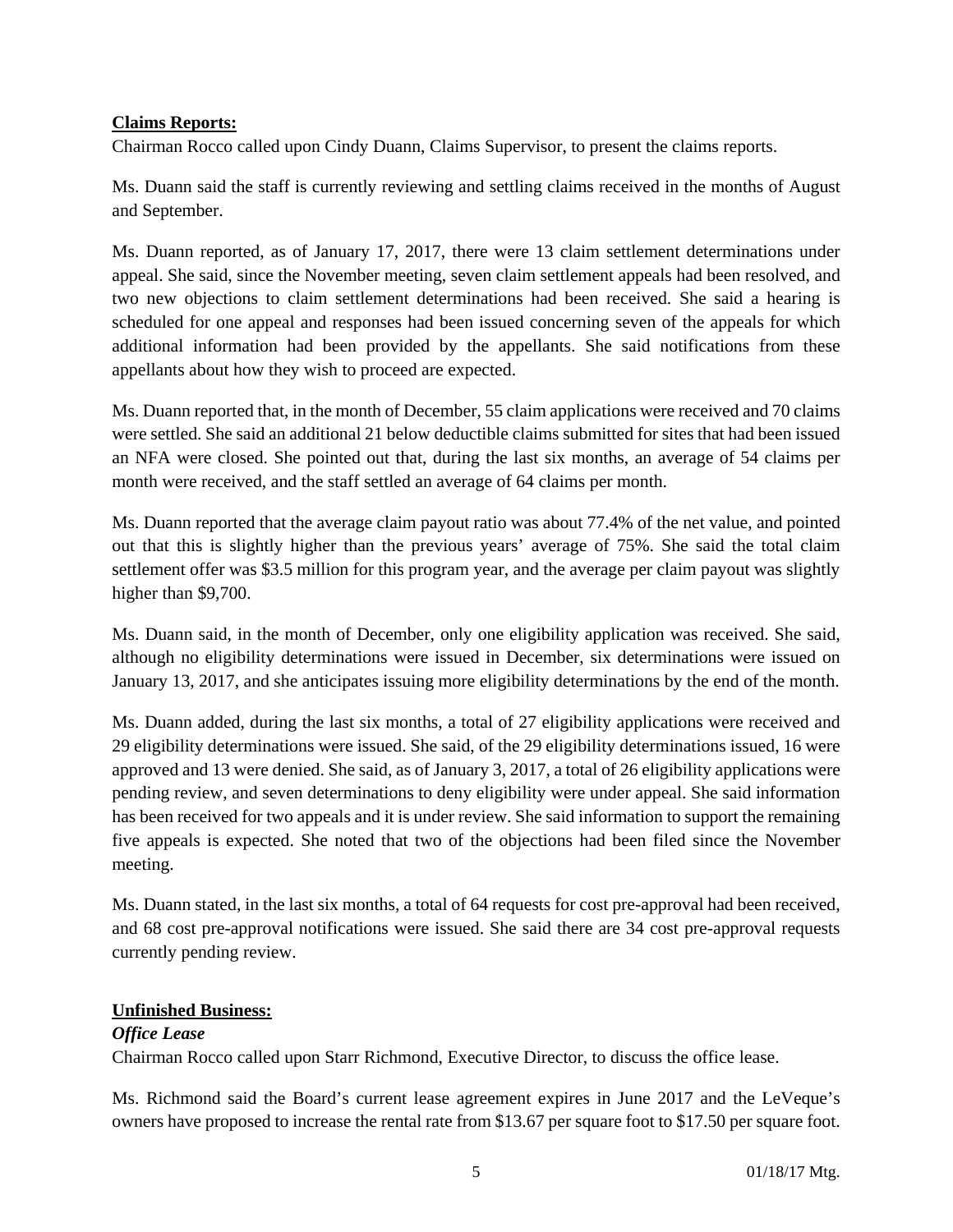She said when parking costs are included, the rate is \$21.38 per square foot. She said, as authorized at the previous meeting, an agreement with a real estate broker had been executed in order to explore office spaces that were available outside of the downtown area. She said the broker had shown them five properties. However, one property was immediately found to be unsuitable to the Board's needs.

Ms. Richmond directed members to a summary of the properties that had been distributed and explained that the information presented was obtained from proposals solicited from the four other locations. She explained that the two most suitable options were buildings located at 4151 Executive Parkway in Westerville and 355 East Campus View Boulevard in Columbus. She said architects had put together usable floor plans for both locations.

Ms. Richmond also presented a cost analysis comparison between the properties. She pointed out that the moving expenses are estimated to be \$49,750, which includes money for the replacement of modular furniture, the physical move, the replacement of stationary and the mailing of notifications to tank owners and other stakeholders concerning the move. She pointed out that courier costs were also estimated, and were lower for the Executive Parkway location due to its location being within walking distance of a Huntington bank for deposits.

Vice-Chairman Hull asked whether the square footage would be the same as the current space. Ms. Richmond noted that the office space in the LeVeque is about 8,900 square feet, and both of the locations under consideration are smaller, but the architects had designed floor plans that do work. Mr. Fleming asked whether the buildout costs were included in the comparison, and Ms. Richmond explained that the buildout costs were not included as they are expected to be paid by the landlord. Vice-Chairman Hull asked if the proposed rates were based on a six-year lease, and Ms. Richmond explained that the lease would be for two years, with two two-year renewals. She noted that if the Board were to not renew the lease, there would be penalties equal to the unamortized buildout costs.

Chairman Rocco said it makes sense to relocate the office, given the rising rental rates at the LeVeque and the uncertainty surrounding the conversion of the building into residential and hotel use, along with the other inconveniences such as parking. Following a brief discussion Vice-Chairman Hull moved to authorize the Chairman and the Executive Director to enter into negotiations for the 4151 Executive Parkway and the 355 East Campusview Boulevard properties, and based on those negotiations to select a location, and execute a lease. Mr. Stephenson seconded. A vote was taken and all members voted in the affirmative. The motion passed.

## *Subrogation – The Hartley Company vs. Jones & Frank*  **Claim # 4882-0013/07/10/14, Facility – Troy Gulf Station**

Chairman Rocco called upon Jennifer Croskey, Assistant Attorney General, and Frank Reed from the law firm Frost Brown Todd LLC to discuss a subrogation claim.

Ms. Croskey briefly reminded members of the discussion that was held at the previous meeting concerning the Hartley Company and its case against Jones & Frank. She explained that, since the November meeting, the federal judge in the case had concluded the Board was a necessary party in the case, and joined the Board as an involuntary plaintiff in the litigation. She introduced Frank Reed, the attorney representing the Hartley Company, and said Mr. Reed had asked to briefly address the Board.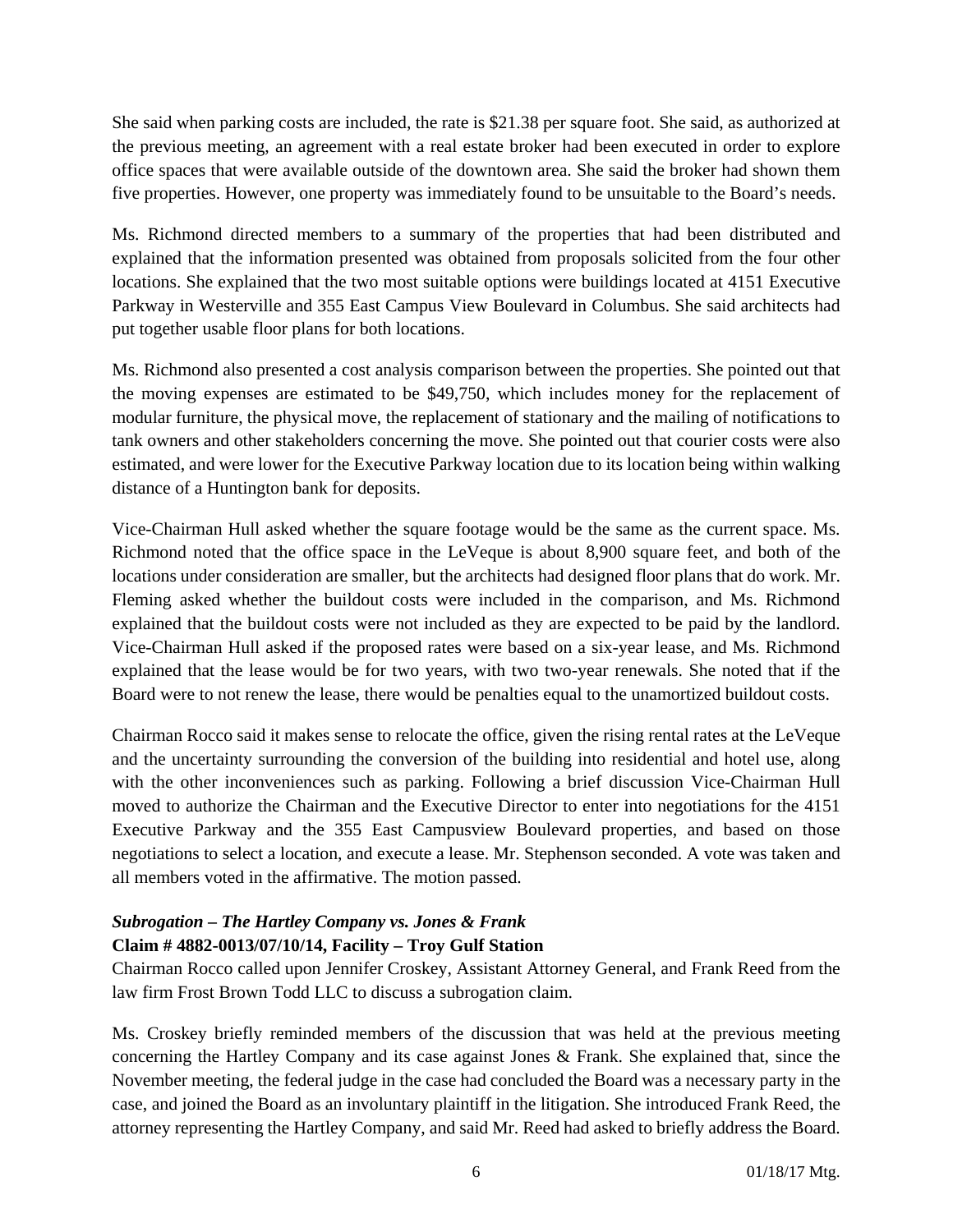Ms. Croskey cautioned that, because the Board is now a party in the case, any discussion of the matter should be held until the Board adjourned into executive session later in the meeting.

Mr. Reed provided a brief summary of the events that occurred at the Hartley Company's gas station located in Troy, Ohio. He explained that a petroleum release occurred following a faulty equipment repair performed by a UST maintenance company known as Jones & Frank after its technician failed to properly wrench-tighten a swift check valve. He said because the swift check valve was only hand tightened, approximately 8,800 gallons of fuel leaked from the tank system and significant corrective actions estimated to cost about \$1.3 million are necessary. He expressed that the Hartley Company believes Jones & Frank and its insurer are 100% liable for the cleanup of the release and filed a lawsuit in order to recover the costs for the cleanup. He said the Hartley Company has also begun to submit claims to the Board, and explained that if the Hartley Company receives money through its lawsuit, any cleanup costs the Fund has reimbursed will be repaid.

Chairman Rocco asked if there were any questions for Mr. Reed, and there were none. He thanked Mr. Reed for his presentation and said Ms. Croskey would be discussing the case further with the Board during the executive session.

#### **New Business:**

## *Hardship Application*

Chairman Rocco called upon Ms. Richmond to present the hardship applications.

Ms. Richmond stated that the Board's rule 3737-1-08 provides for an owner experiencing financial hardship to apply for hardship status with the Fund. She said granting hardship status allows for the acceleration of the review of the claims submitted by the owner. Ms. Richmond noted that granting hardship status does not increase the amount of reimbursement to the tank owner. She stated by accelerating the review of the claim, it reduces the financial burden the owner would experience if the claims were reviewed and settled in the normal course of business. She said, once granted, the hardship status remains in effect for a one-year period, and at that time, the owner may reapply for hardship status.

Ms. Richmond stated that, in determining hardship status, the application and a minimum of two years of income tax records are reviewed. She said, in addition, a U.S. EPA financial capacity test is used to evaluate the owner's cash flow and determine if the owner is able to carry debt, in which case, the owner could finance the costs of corrective actions over time.

#### **Claim # 18752-0001/06/11/08, Owner – Charles Hanrahan**

Ms. Richmond said that Charles Hanrahan is the responsible person for a 2008 release that occurred at 3718 Lawrenceville Drive in Springfield, Ohio. She said this is his seventh request for hardship status.

Ms. Richmond said, to date, the Fund has reimbursed about \$536,000 to cleanup this release, and one claim with a face value of \$20,000 is pending review. She noted that, based on the information provided in the hardship application, the estimated cost of corrective actions for the next 12 months is \$100,000.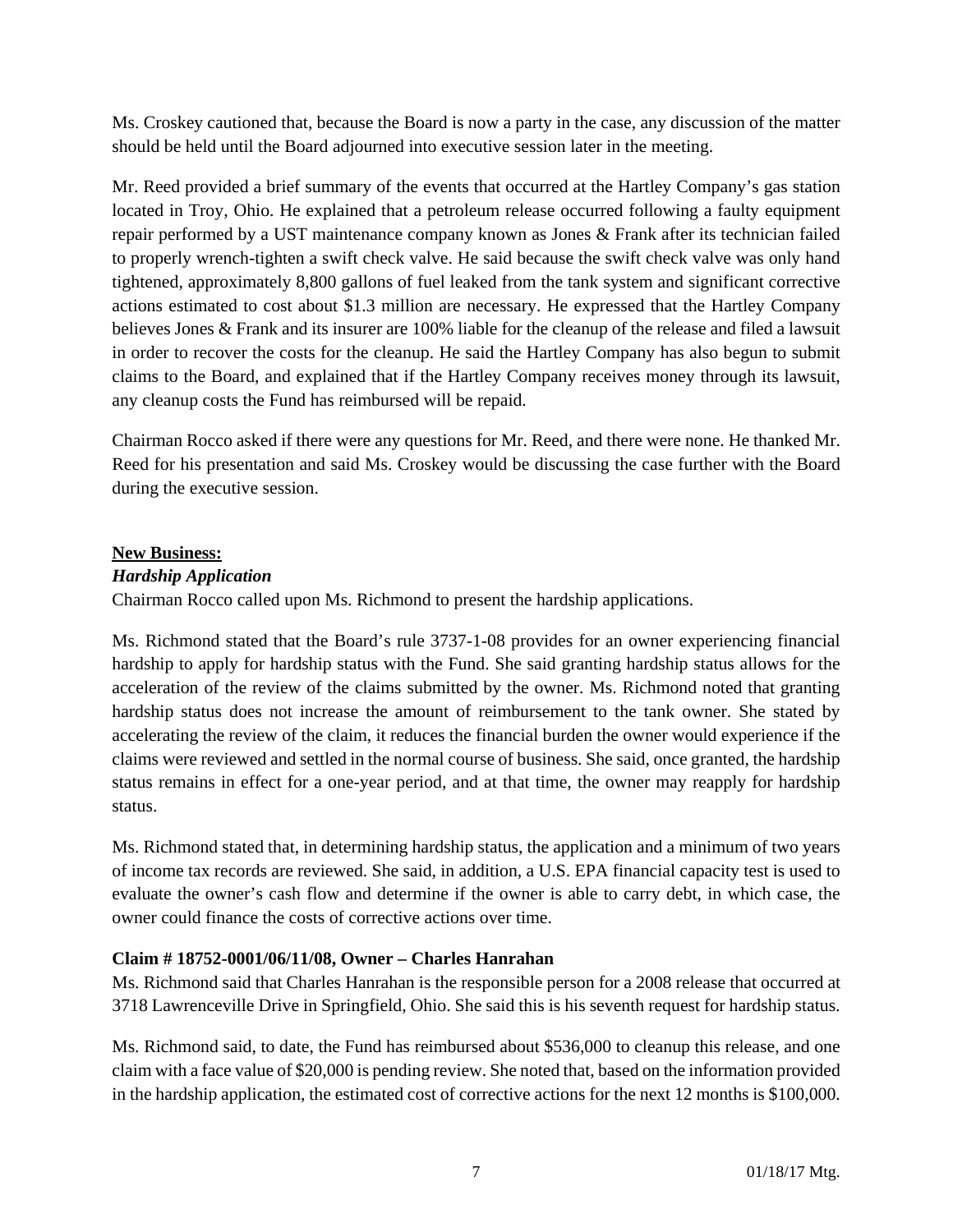Ms. Richmond said that Mr. Hanrahan currently leases the facility to an automotive repair shop for \$600 per month. She said his annual household income is \$67,000, which exceeds the household living expenses and debt payments by \$16,700 per year. She noted his cash on-hand and IRA investments are approximately \$91,000 and \$75,300 respectively, which was an increase from previous years due to the sale of a property in 2015.

Ms. Richmond said the U.S. EPA financial capacity test, which is based on cash flows anticipated over a three-year period, estimates that he can afford additional cleanup costs of \$22,000. She recommended, given the anticipated costs in the next year, as well as the likelihood of continued corrective action costs in subsequent years, that the Board approve the application and grant hardship status to Mr. Hanrahan. Vice-Chairman Hull so moved and Mr. Geyer seconded. A vote was taken and all members voted in the affirmative. The motion passed.

## **Claim # 20240-0001/05/28/08, Owner – Amanda Carryout Inc.**

Ms. Richmond said Amanda Carryout Inc. is the responsible party for a 2008 release that occurred at 145 East Main Street in Amanda, Ohio. She explained that, as the owner, Mr. Allen Frank is requesting the Board grant hardship status to Amanda Carryout Inc., and this is the seventh request for hardship status.

Ms. Richmond said, to date, the Fund has reimbursed \$252,000 for corrective actions for this release, and there is one claim totaling \$20,100 for which payment is pending. Additionally, the estimated cost of corrective action work expected to take place over the next 12 months is \$71,000.

Ms. Richmond said, based on Amanda Carryout's income tax records, which showed the business reported income of \$46,400 for calendar year 2015, the U.S. EPA ABEL model for corporations estimates a 69% probability that Amanda Carryout can afford \$71,000 in corrective action costs. However, the U.S. EPA typically employs the 70% probability level for determining the ability to pay. In addition, the probability levels are based upon projected cash flows for the next three years. Given the costs over the next year are estimated at \$71,000 and it is anticipated that additional costs will be incurred in the following two years, Amanda Carryout does not have sufficient cash flow to carry the projected costs of corrective action. Ms. Richmond recommended that the Board approve the application and grant hardship status to Amanda Carryout, Inc. Vice-Chairman Hull so moved and Mr. Hills seconded. A vote was taken and all members voted in the affirmative. The motion passed.

# **Certificates of Coverage – Ratifications:**

Chairman Rocco called upon Ms. Richmond to present the lists of owners who have either been issued or denied a Certificate of Coverage for ratification by the Board.

Ms. Richmond said the lists behind Tabs 8 and 9 are listings of facilities that, since the November Board meeting, had been issued or denied a program year 2015 or 2016 Certificate of Coverage.

Ms. Richmond said the process used to review the fee applications and issue or deny a Certificate of Coverage includes a review for completeness to determine full payment was received; financial responsibility for the deductible has been demonstrated; and the owner has certified with his signature that he is in compliance with the State Fire Marshal's rules for the operation and maintenance of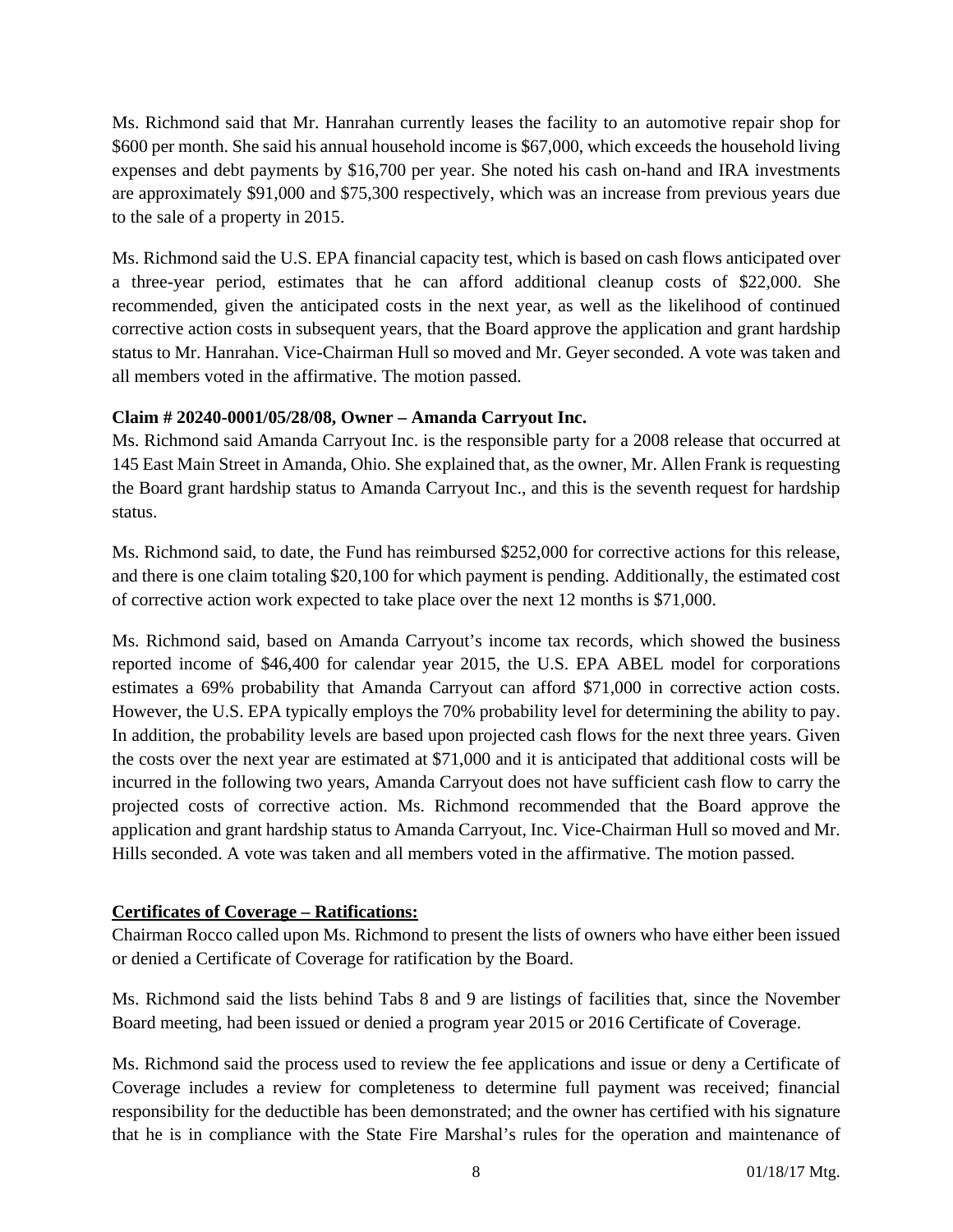petroleum underground storage tanks. She said, if these requirements are met and if the tanks existed in previous years, a Certificate for the subject tanks has been issued to the owner in at least one of the prior two years, then a Certificate of Coverage is issued.

Ms. Richmond explained that if deficiencies or compliance issues are identified, notice is provided to the owner in accordance with the Board's rules. The owner is provided 30 days to respond to the notice with information to correct the deficiency or compliance issue. If correcting information is not received within this time, a determination denying the Certificate of Coverage is issued to the owner.

She said the Board's rules and the Revised Code make provisions for an appeal of the determination. Ms. Richmond said that, throughout this process, the Board's staff works with the owner to correct the fee statement record and, if necessary, refers the owner to BUSTR to correct the registration record.

Ms. Richmond requested the Board ratify her actions with respect to the issuance of the 2015 program year Certificates of Coverage for the two facilities included on the list behind Tab 8.

Vice-Chairman Hull moved to ratify the issuance of the 2015 Certificates of Coverage for the facilities listed. Mr. Bryant seconded. A vote was taken and all members were in favor. The motion passed.

Ms. Richmond requested the Board ratify her actions with respect to the denial of the 2015 program year Certificates of Coverage for the two facilities included on the list behind the Tab 8 green divider page.

Vice-Chairman Hull moved to ratify the denial of the 2015 Certificates of Coverage that were listed. Mr. Fleming seconded. A vote was taken and all members were in favor. The motion passed.

Ms. Richmond requested the Board ratify her actions with respect to the issuance of the 2016 program year Certificates of Coverage for the 977 facilities included on the list behind Tab 9.

Vice-Chairman Hull moved to ratify the issuance of the 2016 Certificates of Coverage for the facilities listed. Mr. Geyer seconded. A vote was taken and all members were in favor. The motion passed.

Ms. Richmond requested the Board ratify her actions with respect to the denial of the 2016 program year Certificates of Coverage for the 41 facilities included on the list behind the Tab 9 green divider page.

Vice-Chairman Hull moved to ratify the denial of the 2016 Certificates of Coverage that were listed. Mr. Bryant seconded. A vote was taken and all members were in favor. The motion passed.

#### **Executive Session:**

Chairman Rocco requested a motion to enter into executive session with counsel pursuant to Ohio Revised Code 121.22(G)(3) to discuss matters of pending or imminent court action. Vice-Chairman Hull so moved. Mr. Bryant seconded. Chairman Rocco called for a roll call. The following members voted in the affirmative: Messrs. Bryant, Fleming, Geyer, Hills, Hull, Pisula, Stephenson and Rocco. There were no nays. The motion passed.